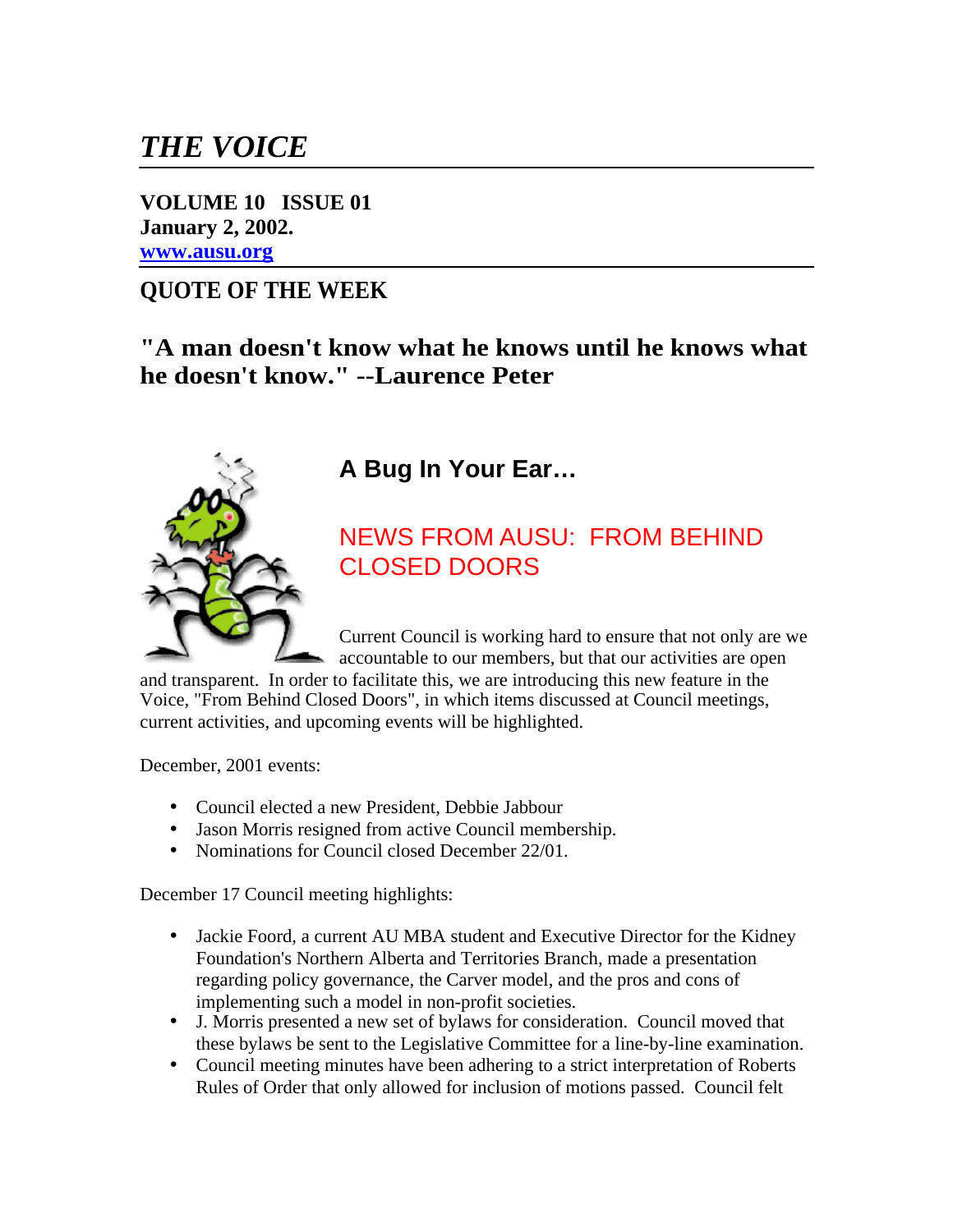this did not properly reflect what was occurring in the meeting, therefore has now adopted a format that will include pertinent discussion leading up to a motion, as well as motions both defeated and passed.

- G. Dulai brought forth the following motion, "Be it resolved that AUSU does not support any student fee increase in AU's upcoming budget deliberations," which, after short discussion, was amended to "Be it resolved that given the lack of available financial information to justify a future fee increase, AUSU does not support any student fee increase in AU's upcoming budget deliberations." Passed unanimously.
- Psychology Club constitution proposal was accepted by Council.

Other recent Council activities:

- G. Dulai was selected student representative to the AU Budget Advisory **Committee**
- D. Jabbour attended Academic Council on December 5, and attended Governing Council December 12 in place of the President.
- S. Barg attended AU Awards Committee
- AUSU representation at an event to honour AU graduate Christine Henry on being awarded the Futures Fund Scholarship for Outstanding Leadership.
- AUSU representation at the Centre for Learning Accreditation Strategic Planning Committee meeting.

Coming up:

• Council meeting, date TBA

AU Strategic University Plan Discussion paper release



### **From my perspective: Travelling in a war zone: Part Three**

### **by Debbie Jabbour**

The sudden black night terrified me, but I tried not to show it, and our little girls were gradually lulled to sleep in the back of the van. The road wound endlessly through the jungle, and my brain was alive with possibilities. Surely it could not be much further to safety? We finally reached the border and

the crossing was, surprisingly, very painless. This border guard was small and manned by only a few soldiers; who looked at our documents, glanced into our van, and let us go on without much comment. We knew that Esquipulas was less than a half hour ahead, and accelerated into the darkness of Guatemala.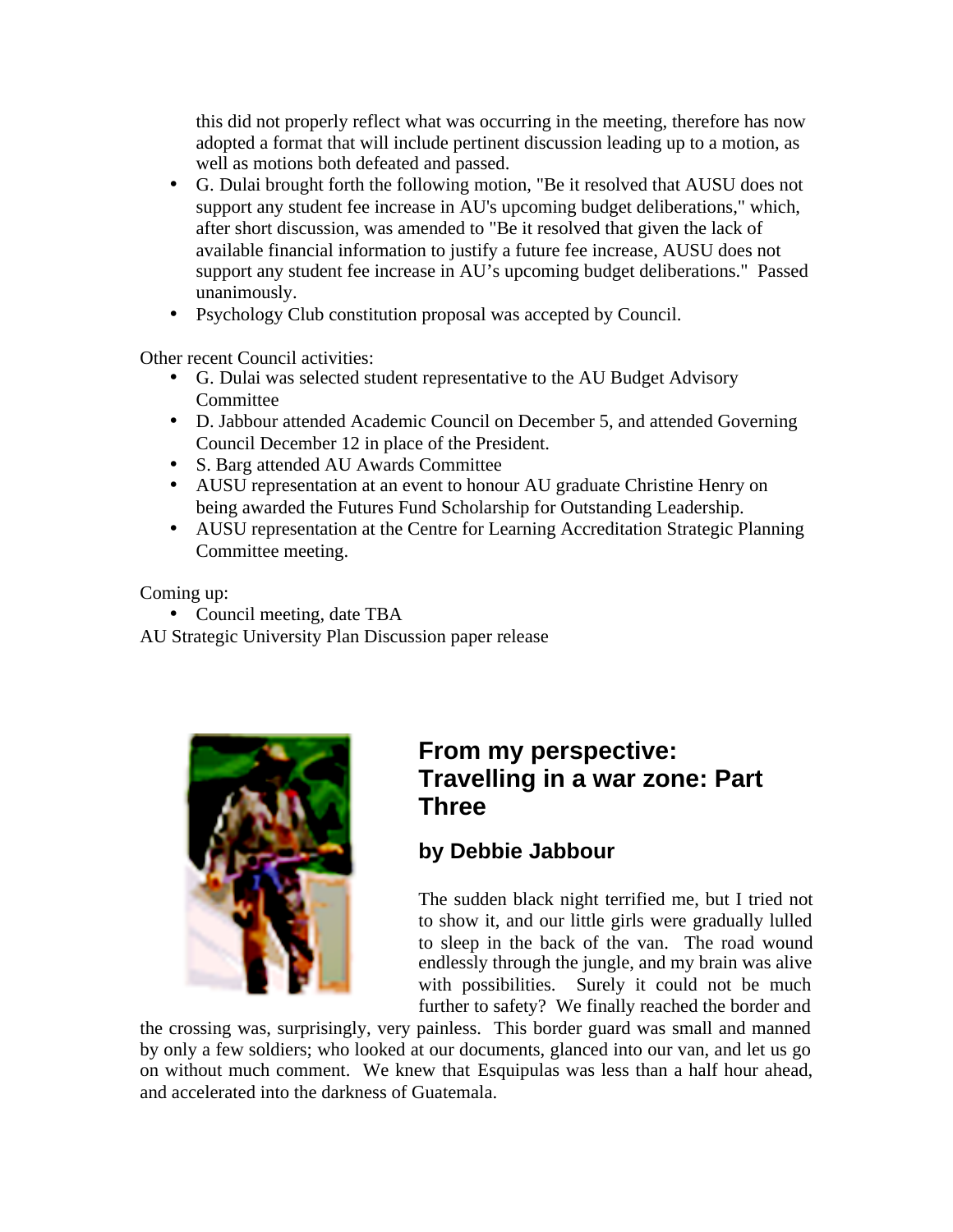The jungle darkness was thick and rich. It was terrifying, yet seductively beautiful. I knew we did not have far to go, and tried to settle back in my seat, focusing on the comfortable rest and meal that awaited in Esquipulas. As black as it was, we still occasionally had a sense of trees bending in close to the road, and at one point, realized that we were entering a small town. Whistles echoed faintly in the darkness, alerting us to the presence of fellow humans, and as we headed into the unbroken stillness we commented on them, assuming children must be playing games in the dark. We drove very slowly through what appeared to be the town main street, but all was dark, silent. There were no signs of life.

All at once, out of the thick blackness in front of our headlights, came a half a dozen soldiers, leaping on to the hood of the van, rifles and machine guns aimed straight at us!!

As my husband stopped the van, they surrounded our vehicle, guns aimed into windows, several soldiers at both doors. Hearts pounding, we opened the door. Two soldiers forced their way into the passenger seat, pushing me aside, one aiming his gun at me, another at my husband. They ordered us to turn around. We asked what we had done, and they stated that we had driven through a check stop, and ignored their whistles to stop. We were in no position to argue, and I slid over to allow a soldier to share my passenger seat, his machine gun trained on me, as we turned our vehicle around. Three or four soldiers rode "shotgun"….hanging on to the front bumper of the van as they escorted us back, guns at ready.

Suddenly the lights of the town came alive, and we saw buildings, streets, and people. All I was conscious of was the soldier sharing my seat, his gun, and my little girls innocently asleep behind. I think my love for the people of Central America is what kept me calm, and perhaps on some level I did not believe harm would come to us. Perhaps I was just numb and in shock.

After endless minutes, we reached a now-brightly lit building, and the soldiers gestured us to pull over. They whipped open all our doors and demanded that we exit the van, asking why we had driven through the checkstop. We explained that we had heard the whistles in the dark and thought they were children playing, that we were tourists who had no idea that we had to stop. They argued amongst themselves, waving their guns, and finally a man who appeared to be in charge came out of the building. We repeated our story, and he quietly and calmly approached the side door of our van and looked inside. He saw our two little daughters asleep on the back seat and said, "oh….tienen niños" (they have children). He immediately stepped back and after some heated discussion with the soldiers, gave orders to let us proceed.

Unbelieving at our luck, slowly we accelerated away, glancing at the line of armed soldiers in the rear-view mirror, terrified and relieved. Twenty minutes later we reached Esquipulas.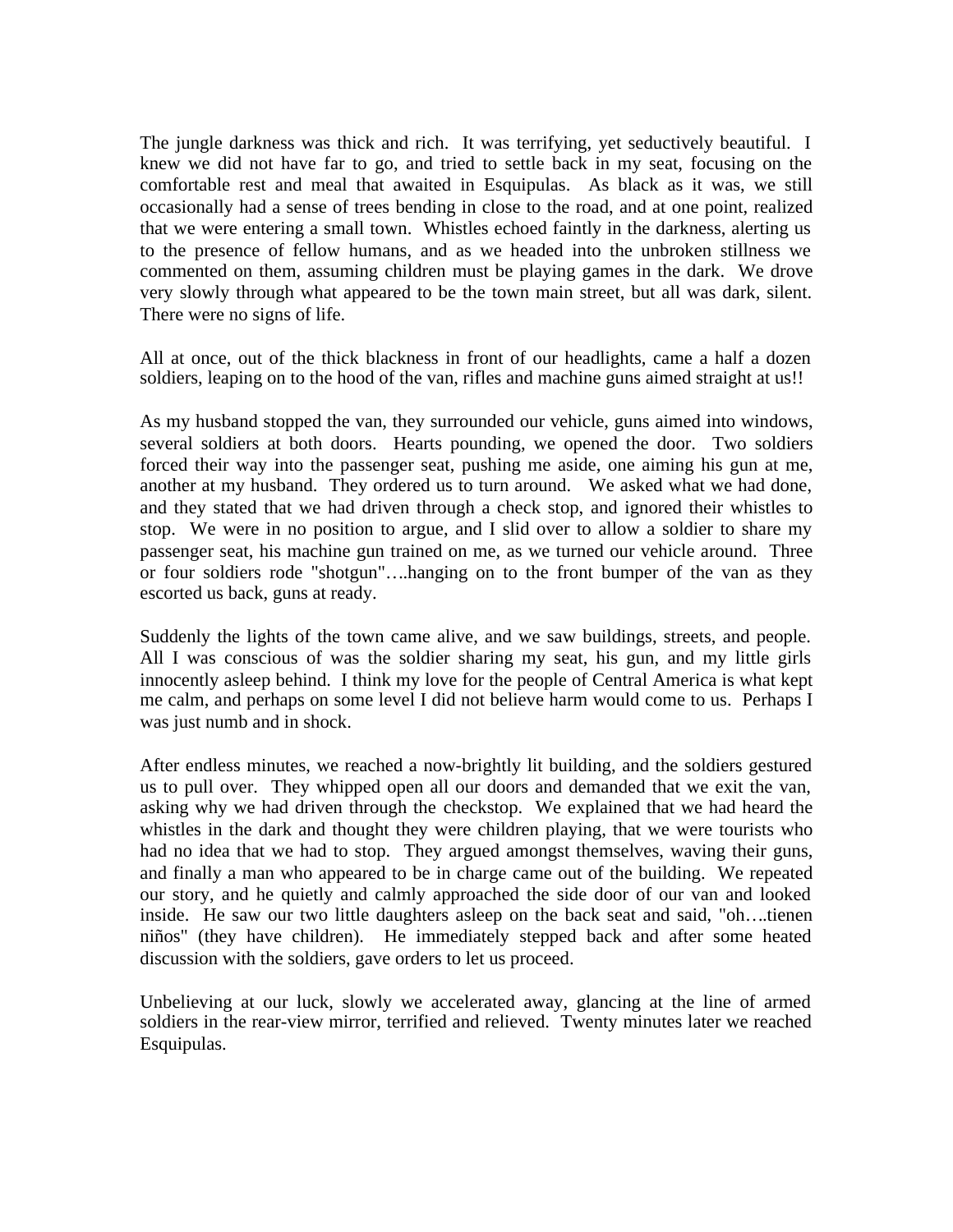Still somewhat numb, yet feeling confident at our close escape, we left Esquipulas the following morning, and upon arrival at Guatemala City, decided that we had enough time to take the scenic route through Antigua Guatemala and Atitlán and still make it across Guatemala in daylight. It's an experience that I will never regret. The road took us deep into the real Guatemala, winding up to the volcanic lake of Atitlán and the beautiful little town of Sololá. About the middle of the day we started to notice groups of people, attired in brilliant and elaborate native dress, standing by the side of the road. After we had passed several such groups, one pleasant faced, brown-skinned gentleman surrounded by four beautifully garbed women waved us down. He asked if we could give them a lift, and we complied.

He spoke a little Spanish (the others only spoke native Mayan dialect), and he explained what was happening. There was a festival down the road in Quetzaltenango, and traditionally everyone got dressed and stood by the side of the road so that drivers would pick them up along the way. To this day I can see the beautiful smiling face of his wife, and his relatives. We could not communicate easily in words, but we shared much. These were the natives that the government was trying to wipe out. In our broken Spanish/English/Maya communication we laughed and shared life stories for the next couple of hours.

Finally we reached Quetzaltenango and we left our guests to their festival, reaching the border without incident several hours later.

I often wonder about those beautiful, humble, friendly natives we gave a ride to. Did they become victims to the next wave of government genocide? I wonder about the guards who apprehended us at the border - I remember the guard that shared my seat as being very young, perhaps one of those forcibly plucked from a village street - did he survive the war? I wonder about those humble, kind, and caring people who opened their home to us in Esquipulas - did their son ever return? I wonder about myself. How could I have exposed my family to such risk? It did not seem so risky at the time, and my experience of the people of Central America was so positive that I could not imagine being harmed. But living in a war zone changes people and behaviour.

My experience has made me understand that living in a war zone is not anything we can comprehend from afar. It is something hopefully none of us will ever have to experience, yet each of us should work towards understanding, since such understanding is the only way we can try to ensure a peaceful existence for our children and our future.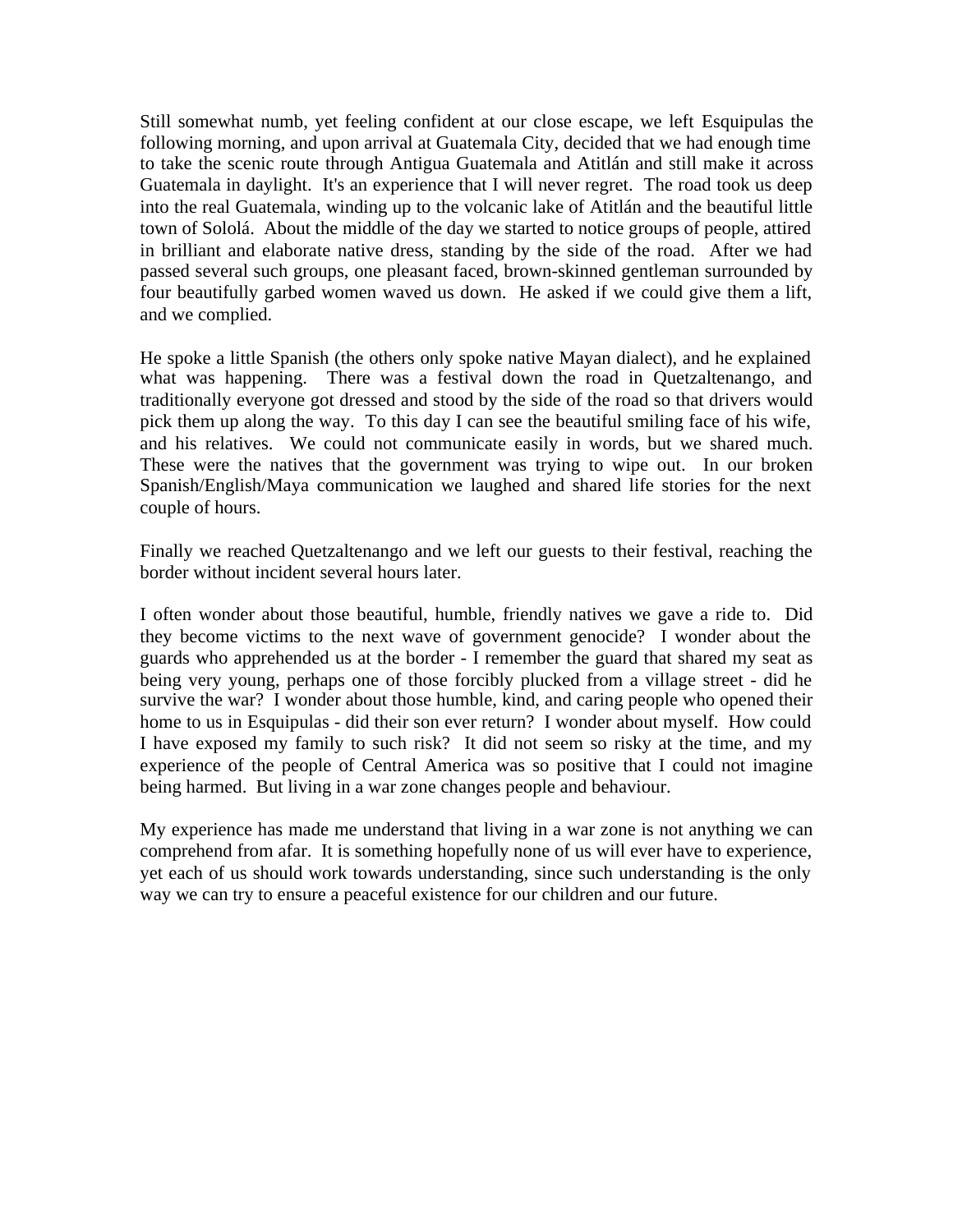

# **Enjoying The Holidays And Keeping Resolutions**

#### **by Tamra Ross Low**

It's resolution time again. New Year's day is a time of reflection, and a time to evaluate ourselves, and our personal and professional progress over the past year. Everyone has things that they know they must change, and to facilitate this New Year's has become the traditional day to practice a little radical self-applied pop psychology. Sadly,

because few of us are actually skilled in this practice, most resolutions fail and thus, with the predictability of an almanac, New Year's also brings a mass annual guilt trip.

So should we stop making resolutions? No one ever sticks to them, right? And where did this practice start anyway?

The tradition may have ancient roots. The Babylonians celebrated New Year's (although they did it in the spring) with the [belief](http://www.how-to-keep-your-new-years-resolution.com/html/background.html) that "what a person does on the first day of the New Year will have an effect throughout the entire year." Pretty terrifying when you consider how many of us start the year hugging the porcelain begging for some ice chips.

Not to worry, though, the Babylonians have only one opinion. Traditions vary greatly from culture to culture. Here are just a few [examples](http://www.usis.usemb.se/Holidays/celebrate/newyears.html). Moslems "celebrate the new year by wearing new clothes. Southeast Asians release birds and turtles to assure themselves good luck in the twelve months ahead. Jewish people consider the day holy, and hold a religious ceremony at a meal with special foods. Hindus of India leave shrines next to their beds, so they can see beautiful objects at the start of the new year, and Japanese prepare rice cakes at a social event the week before the new year."

"Traditional [New Year foods](http://wilstar.com/holidays/newyear.htm) are also thought to bring luck. Many cultures believe that anything in the shape of a ring is good luck, because it symbolizes 'coming full circle,' completing a year's cycle. For that reason, the Dutch believe that eating donuts on New Year's Day will bring good fortune." Tim Horton's should really promote this one.

Many Americans celebrate the new year by eating black-eyed peas" with "hog jowls or ham. Black-eyed peas and other legumes have been considered good luck in many cultures. The hog, and thus its meat, is considered lucky because it symbolizes prosperity. Cabbage is another "good luck" vegetable that is consumed on New Year's Day by many. Cabbage leaves are also considered a sign of prosperity, being representative of paper currency. In some regions, rice is a lucky food." [Spanish](http://www.rice.edu/projects/topics/internatl/holidays/new-year/spain-uvas.htm) people eat 12 grapes at midnight, one for each chime of the clock (no one ever finishes all their grapes on time, so the tradition is quite comical). People all over the world also make resolutions.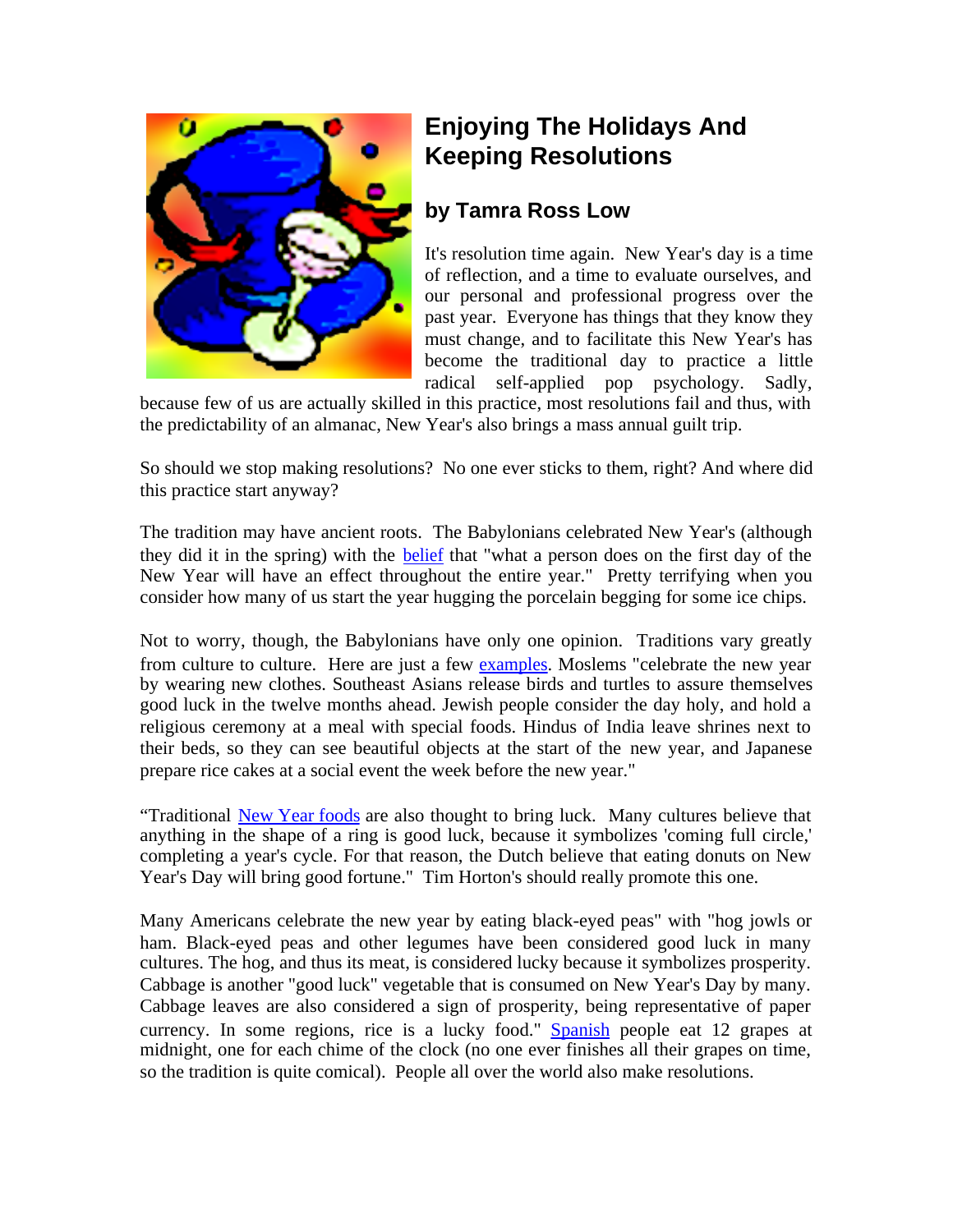We didn't invent the New Year's resolution, and we can't seem to stick to them either. There may be hope, though. Searching the web I found reams of information on resolutions and how to make them work.

Part of our problem my have to do with the types of resolutions we make. In no particular order, the most common are to lose weight, to quit smoking, to exercise more and to get organized. All require a strong commitment and the breaking of some very tough habits. These are all excellent ideas, but not decisions to be made lightly. Nevertheless, these resolutions are popular across cultures, as this [list](http://www.rice.edu/projects/topics/internatl/holidays/new-years-resolutions.htm ) from a Japanese student shows.

We've complicated matters a great deal since **[Babylonian](http://wilstar.com/holidays/newyear.htm)** times, when the most common resolution was to return borrowed farm equipment. According to How-To-Keep-Your-New-Years-Resolution.com, "most of us don't have a clue how to make a reasonable resolution, which is why [we] fail to keep the ones we make. We set high goals for ourselves, and then wonder why we never attain them. So we either stop setting goals (never a good choice), or make resolutions that are ridiculously easy to keep."

This [site](http://www.how-to-keep-your-new-years-resolution.com/html/success.html) offers a number of tips for resolution success, but I will only outline them here. First, don't make too many resolutions at once. Stick with one or two - if you succeed you can add more later. Second, be careful how you word your resolution. Instead of saying "This year I am going to relax," which sounds like a command, try saying "This year I'm going to explore different ways of relaxing," which suggests that the resolution is something you can work toward instead of doing it all at once. This method reduces your opportunities for failure. Next, you should make a plan. Try breaking the resolution down into steps and don't try to succeed all at once. Finally, write your plan down and put it somewhere you will see it all the time, like on your fridge. The biggest cause of failure is simply forgetting.

My own advice - plan for failure. When you do fail, accept it as part of the process and continue trying, undaunted. If you keep failing, don't feel guilty, many forces are working against you. One example: A [study](http://www.du.edu/~mbasil/cigads.html ) by the Stanford Center for Research in Disease Prevention found that cigarette advertisers may increase their number of ads during January and February in an attempt to foil would be New Year's quitters. Also, guilt and regret cause stress, which leads to an increase in bad habits - possible those you are trying to break.

If you are still having trouble, do whatever you need to get inspired. I buy body building and fitness magazines every month because the sight of great bodies always reaffirms my commitment to be really fit. Also, try to frame your efforts in a positive manner. It's much easier to make a commitment to eat more healthy food, than to eat less junk food. Once you eat all those extra veggies you'll probably be too full to snack as much. There are also a number of websites that you can visit for extra support for specific habits. Many are listed on How To Keep Your New Years Resolution, including some to help you get [organized](http://www.get-a-grip-on-your-life.com), how to [quit smoking](http://www.feel-better-quit-smoking.com/), and how to begin [exercising](http://www.feel-better-with-exercise.com/).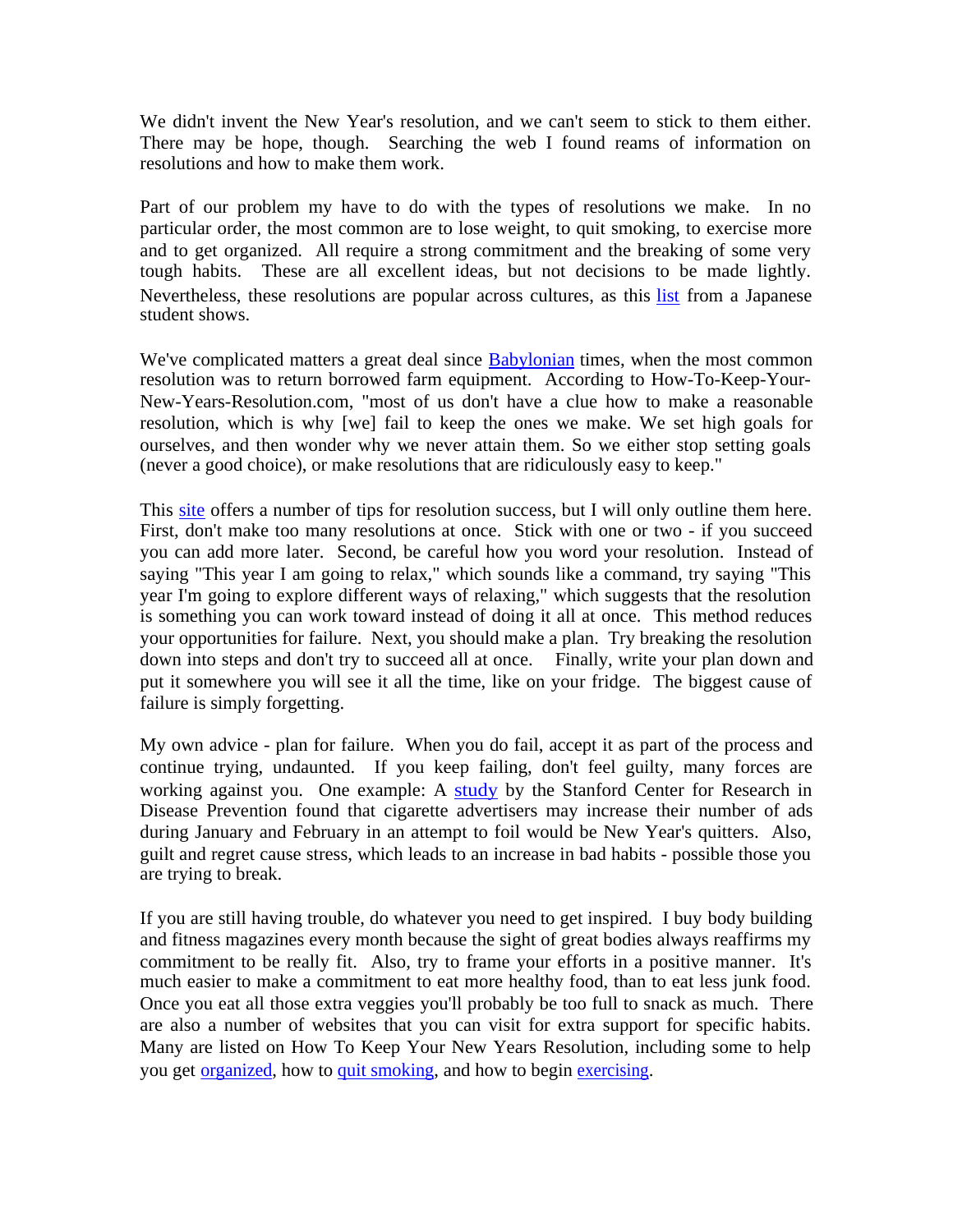If none of this helps, then try making different kinds of resolutions. Technology writer [P. J. Huffstutter](http://www.latimes.com/technology/la-000102342dec27.story?coll=la-headlines-technology) suggests you resolve to clean up your digital life by backing up your hard drive, deleting unused files, and changing all your passwords. Another [article](http://inin.essortment.com/newyearsresol_rrlb.htm), by an anonymous writer, has perhaps the best suggestion: resolve to volunteer at your local SPCA or disabled assistance organization.

Most important, break the cycle of guilt. Remember that the New Year can be a time to let go of the past and start fresh. Sing Auld Lang Syne, reminisce a little, and then let the past go. This year, more than ever, we need to just move on.

FYI: [Auld Lang Syne](http://wilstar.com/holidays/newyear.htm) is sung at the stroke of midnight in almost every English-speaking country in the world to bring in the new year. At least partially written by Robert Burns in the 1700's, it was first published in 1796 after Burns' death. Early variations of the song were sung prior to 1700 and inspired Burns to produce the modern rendition. An old Scotch tune, 'Auld Lang Syne' literally means 'old long ago,' or simply, 'the good old days.'

Happy New Year



## **FED WATCH!**

**by Karl Low**

### **Klein's Silver Lining**

So it turns out Premier Klein's not-so-sober visit to the Herb Jamieson Centre has had some good effects as well. Since being reported on the news, the homeless shelter in Edmonton has been "flooded with calls" by people who want to donate money, clothes, and time to the shelter. It seems strange how people are so willing to help with a cause so long as it's been featured on the evening news. This also happens when the news has stories about injured animals - the S.P.C.A. routinely reports that they get hundreds of calls from people wanting to adopt that specific animal, but very few that go on to adopt one of the many other animals the S.P.C.A. winds up having to put down.

In related news, Klein has managed to go to The Mustard Seed here in Calgary and serve Christmas Dinner without incident. Given the results at the Herb Jamieson Centre, I wonder if the managers of The Mustard Seed are happy or disappointed about that.

### **Why Health Care Must be Changed, the Million Dollar Spin**

The Alberta Government is going to start a one million dollar advertising campaign (or *information initiative* as they euphemistically like to refer to it) as to the current challenges our health care system is facing. This is leading up to the report from the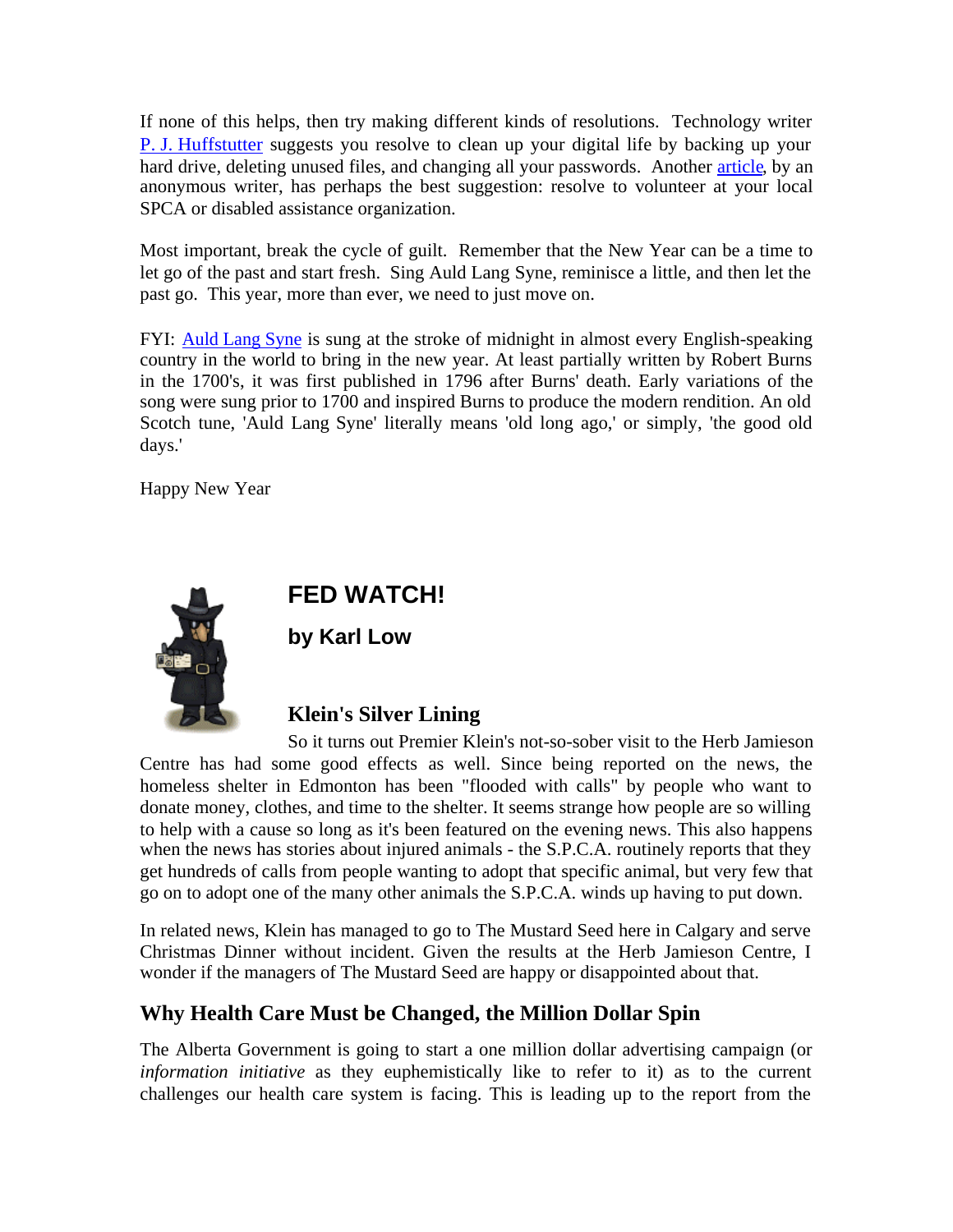Advisory Council on Health that is scheduled to come out early this year. The recommendations from the Council will be used to help the government come to decisions on the future of Alberta Health Care. There has already been some concern raised about this report, considering that the Chair of the Council, Don Mazankowski, is also on the board of the Great West Life Insurance Company, and could stand to profit greatly if more health care services are moved to private insurers.

Opposition critics have already begun criticizing the move as an exercise in propaganda, the money for which could have been better spent in health care services.

#### **Wild Weather of 2001**

Environment Canada has released it's annual top ten weather stories from across Canada. The number one story was the massive drought that afflicted the Prairies. Conditions were apparently drier than in the dustbowl of the 1930s, and worse, unless we manage to get an unprecedented amount of snowfall in the next few months, it looks like we're setting up to have a repeat of the situation in 2002. The third top story is the number of record highs that were broken over the summer. The fourth deals with how close we came to being a nation covered in wild-fires, and the ninth story explains how the increasing heat is not just a freak occurrence, but part of a world-wide trend with this being the ninth warm year in a row for Canada, and its third warmest overall in the past fifty years of records.

With a new major in Environmental Studies being proposed for the Bachelor of Arts, we can only hope it goes through the process quickly. We may need those graduates in the not too distant future.

#### **Personal Note on the AUSU Elections**

Some of you may be aware that I had decided to run for election on the AUSU council. Unfortunately, it was brought to my attention that there is a potential for a conflict of interest between the Council position and my current employment with AU on the Virtual Helpdesk.

To avoid this, I am withdrawing my candidacy, but there are still a number of excellent candidates to choose from. These are the people who will be responsible for representing your wishes as a student of AU to those who make the decisions for us, and they are those who control the eight dollars we pay in for every course. It's up to us to choose them wisely.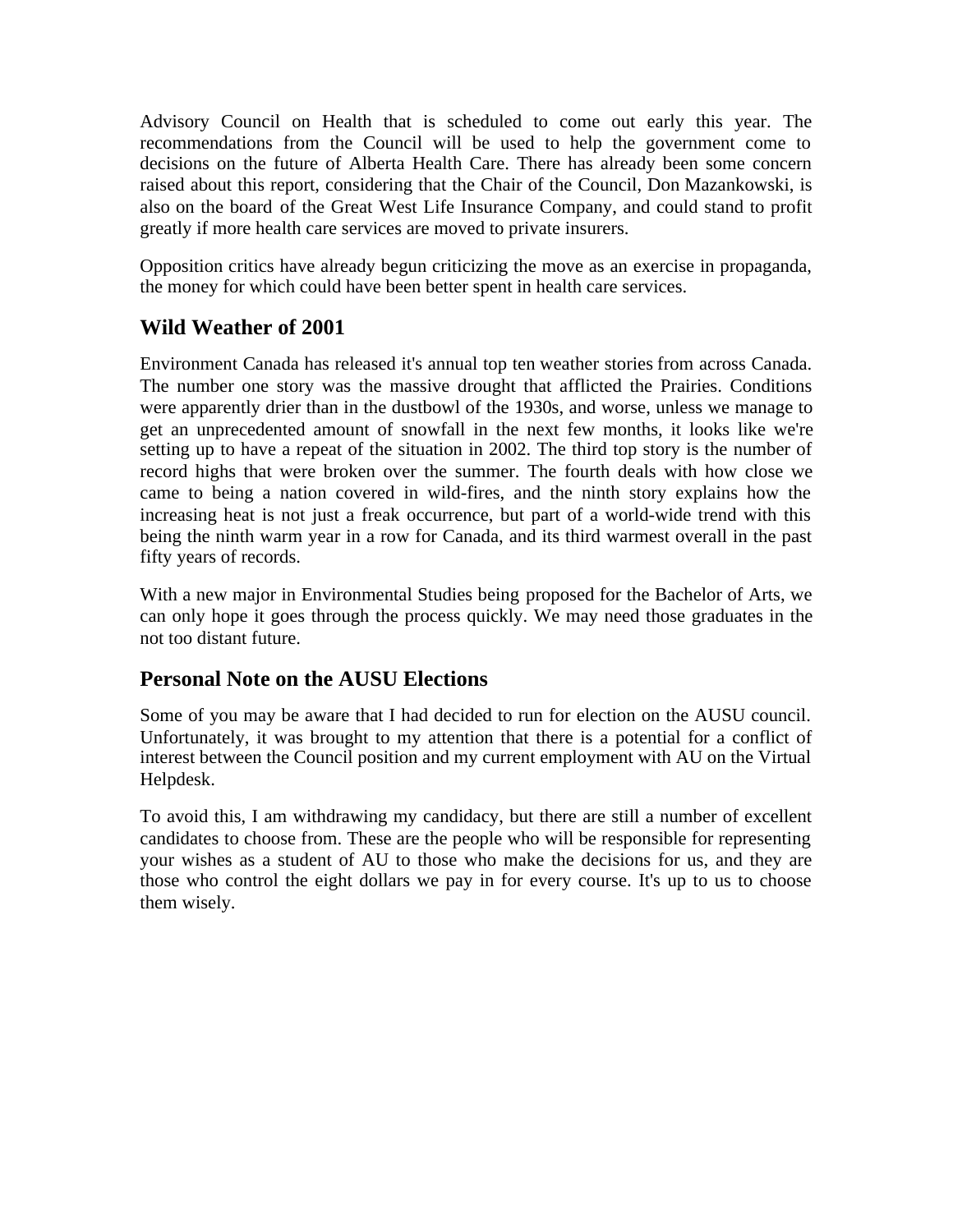

# **White Ribbons and Lipstick**

### **by Audrey Karperien**

"Oh no! They'll think I look silly without lipstick."

It was my daughter raising the concern, as we pulled into the parking spot outside the restaurant. pointed out that I was not concerned that I had no lipstick or other makeup on. I pointed out that she never wears makeup, yet all her friends like her just fine. My words didn't alleviate her distress. The

pressures on young girls today are heavy and had really been getting to her lately. After watching on TV a young man worshipping at the shrine of silky smooth legs of woman, for instance, she had commented only days before that she should maybe shave her arms.

I think the confusion over arms is explained by the fact that she turns three next week. But more importantly, that fact illustrates how our youngest Canadian nonmales are taught from the start, by a force apparently stronger than anything parental, that they are not good enough, that they do not look right unless altered. Barbie and breast surgery, both blatantly ridiculous statements that human women suck, have been commented on more than often, but remain devastating to female self-esteem as well as to male respect for females. And, as already illustrated, the problem is so pervasive and facilitated that it hits sooner than most young males and nonmales know what a Barbie is (or is not).

It is not only a young girl's perception of her appearance that is wounded. Young girls are bombarded with subtle messages of their lesser importance and male rights to privilege. Marc Levine has a following in the television and advertising industries. His message is confirmed in so much of what we, a society, offer our children, male and nonmale.

The problem reeks and it seeps in everywhere. One person offered me advice today. This was over the phone advice about what to do in the future to get post-doctoral work, delivered by a neuroscientist with whom I had incidentally made contact and who had never met me and knew only that I was female. Amongst other things, he mentioned that if I happened to be pretty that would increase the opportunities. I was amazed, however, at how freely and unconscionably the words slipped into the conversation. I was instantly humiliated yet knew he felt no remorse or shame and was giving me no opportunity to do anything but accept the degradation thrown at me. He expected me to swallow and shut up.

While multitudes of apparently but not very male individuals are standing idly by, men are taking responsibility for the "inherently object" attitude about women and girls instilled in North Americans. Twisting right the twisted powers that be with tough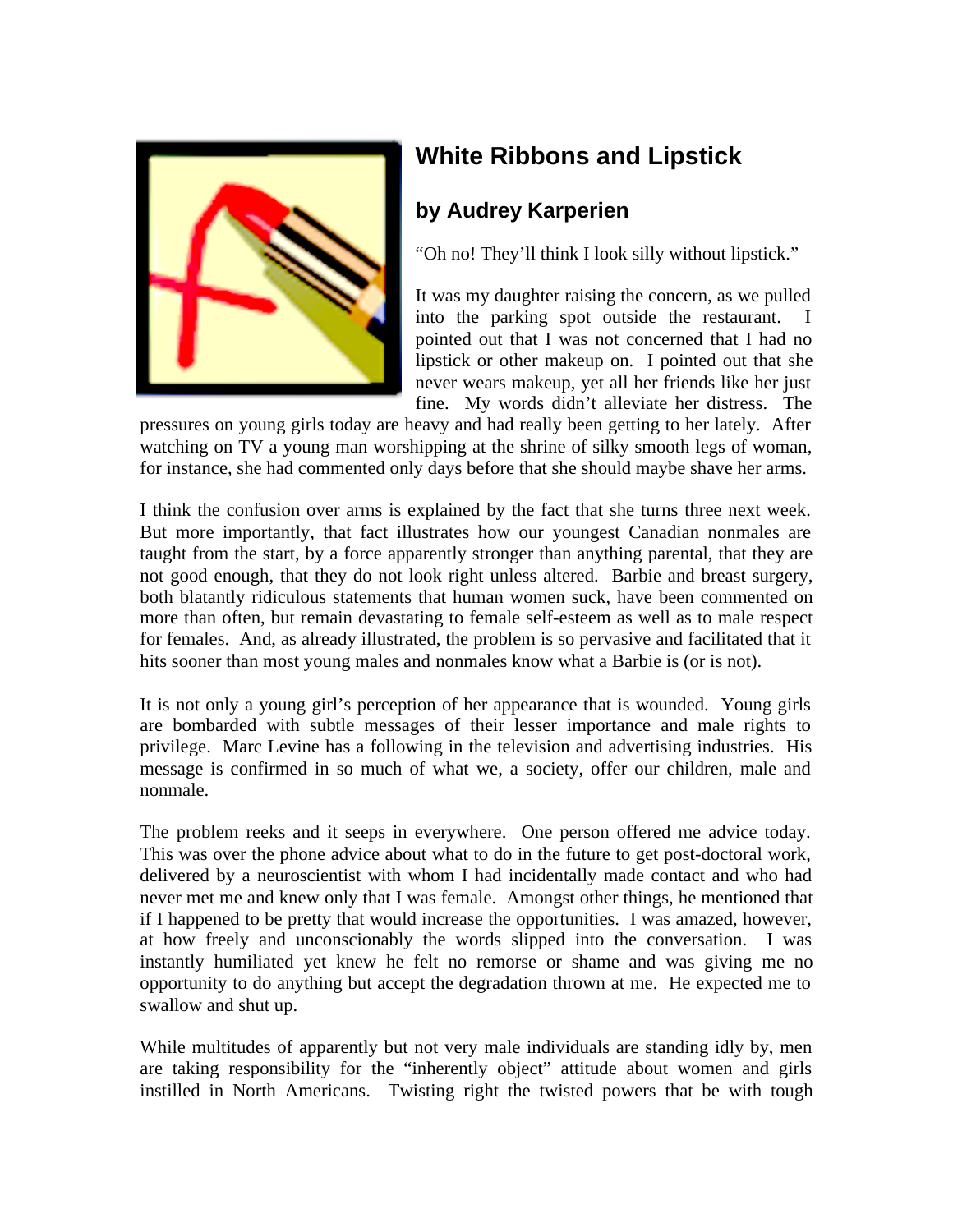commentary on advertising and attitudes regarding young females, Dads and Daughters stands up boldly and asks a question many people are afraid to ask: is that how we should view young women: as sources of titillation? Through the Dads and Daughters organization, fathers can assert that they "need to work with other parents to demand an end to violence against females, media sexualization of girls, advertisers using anorexiclooking models, pornography, and all 'boys are more important than girls' attitudes". In Canada, the White Ribbon Campaign, which rose from the ashes of the Montreal Massacre, fights for the same cause, not tolerating mixed up misogyny at any level.

The bottom line is it makes a lot of people sneer, it makes a lot of people cry, and it makes a lot of people act. You can make it might go away. If you are a courageous nonfemale or a curious female, test your mettle: visit Dads and Daughters <http://www.dadsanddaughters.org/tentips.htm> or the White Ribbon Campaign at <http://www.whiteribbon.ca>.



# **The Hobbit by J. R. R. Tolkien**

### **Review by Wayne Benedict**

In my early teens, I never read anything that wasn't required of me by one of the teachers in my school. I didn't hate reading, but I wasn't attracted to it either. One of my friends was always raving about a series of books by an author named J. R. R. Tolkien and he ultimately convinced me to read the first of the set. The book was titled The Hobbit and reading it, I fell under the spell of great literature. I've been an avid reader of fiction and non-fiction ever since. Throughout my teens, I read Tolkien's books—the Hobbit, the Fellowship of the Ring,

the Two Towers, and the Return of the King—numerous times each and never grew tired of the tale.

As the advertising hype for the major motion picture "The Fellowship of the Ring" grew to a crescendo in early December, I found that the fires within my Tolkien heart had been relit. After nearly twenty years, I dug out my old paperback copies of the four books and prepared to journey to Middle-Earth once again. The covers of my books are all cracked and torn from years of repeated use, but the pages within are filled with words that are as fresh and exciting as the first time that I read them.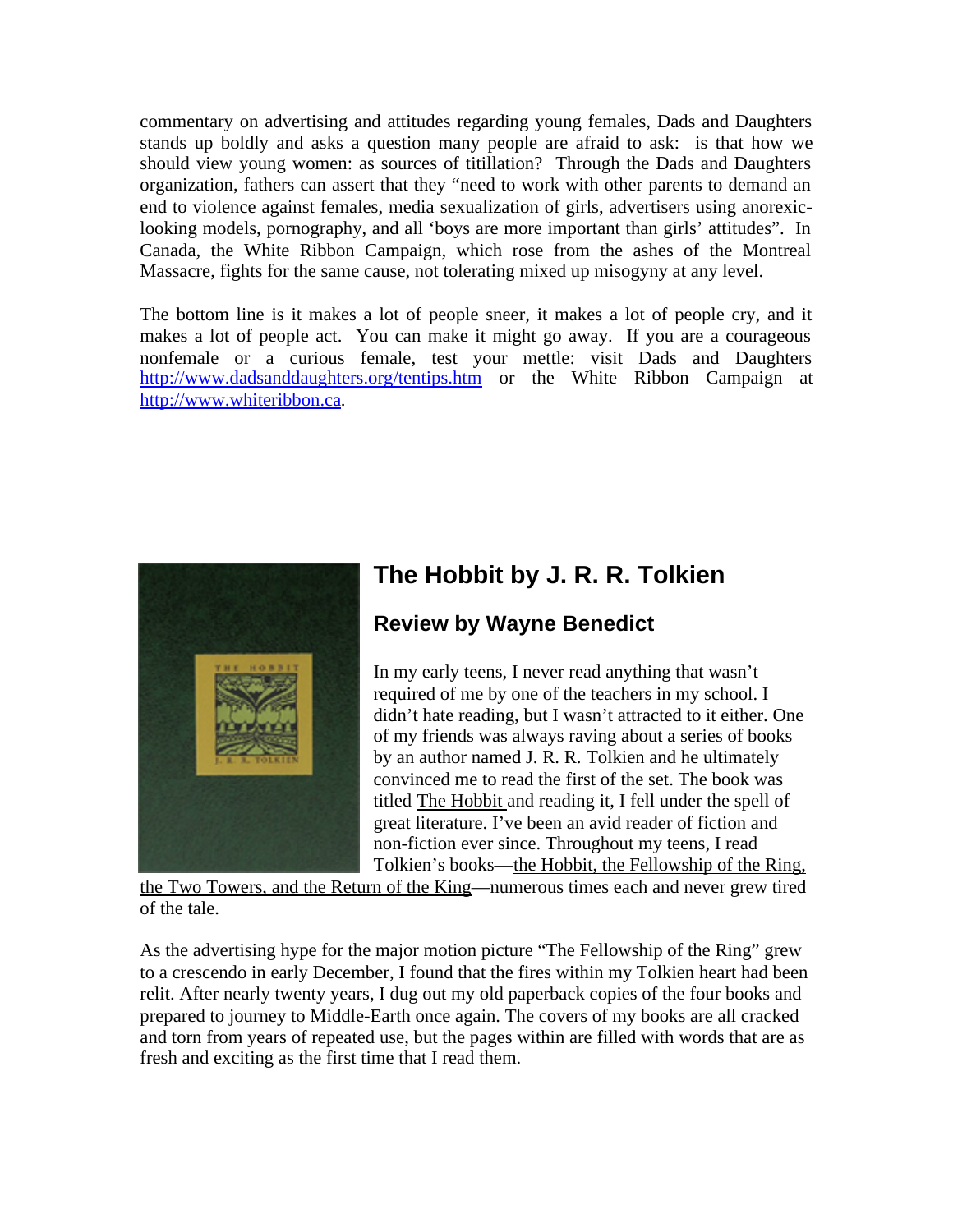The prequel to the Lord of the Rings trilogy is the Hobbit. It was written by Tolkien as a bedtime story for his own children in the 1930s and met with instant success upon its publication in Britain in 1937. It is not surprising that Tolkien could write exceptionally well, as he held multiple professorships and was recognized as one of the finest philologists in the world (philology is the study of literature). Tolkien was born in South Africa in 1892 and died in 1973.

What, you might ask, is a hobbit? They are short (about 4 feet tall) creatures with large, hairy feet that dwell in Tolkien's fantasy realm of Middle-Earth. They live in comfortable hobbit-holes, love to eat, and generally shun adventures of any kind. The Hobbit is the story of one hobbit—Bilbo Baggins—who is swept up into a most harrowing adventure with thirteen Dwarfs and one wizard named Gandalf. The group sets off in search of a huge treasure trove of gold and jewels that was stolen from the Dwarf's ancestors by an evil dragon. Along the way they are accosted by trolls, goblins, wolves, giant spiders, nebulous creatures in the dark, and in the end, the dragon himself. The story tells of Bilbo's finding of the evil ring and thus sets the stage for the trilogy "the Lord of the Rings".

The Hobbit predates Harry Potter by seven decades and is the undisputed king of children's literature, winning the 2000 Keith Baker Millennium Book Award for the most significant children's book published between 1920 and 1939. Although classified as children's literature, the Hobbit is appropriate and enjoyable for all ages. The sequel series is much more adult oriented and next week I will review the Fellowship of the Ring, compare the book to the movie, and hopefully encourage others to join the ranks of millions around the world that read, love, and relish the Tolkien novels.

# **Campaign Platform of Tamra Ross Low**

Some of these letters are very long, but my reasons for wanting to be on council are very simple. I will be brief.

I will make few promises because I need to learn more about the AU student body and its needs before I can. Too few AU students are aware of the union and its programs, and I believe that the union is likewise only aware of the needs of those few students who have addressed the union in the past. Therefore, my first, and most important task as a union member will be to explore new ways of increasing the union profile and researching student needs. Once this is accomplished, I will work to launch new union programs to address these needs.

Why I will be a good councillor:

• I am a full time AU student enrolled in a degree program. I have a lot invested in this school and I have a strong interest in helping the union better serve the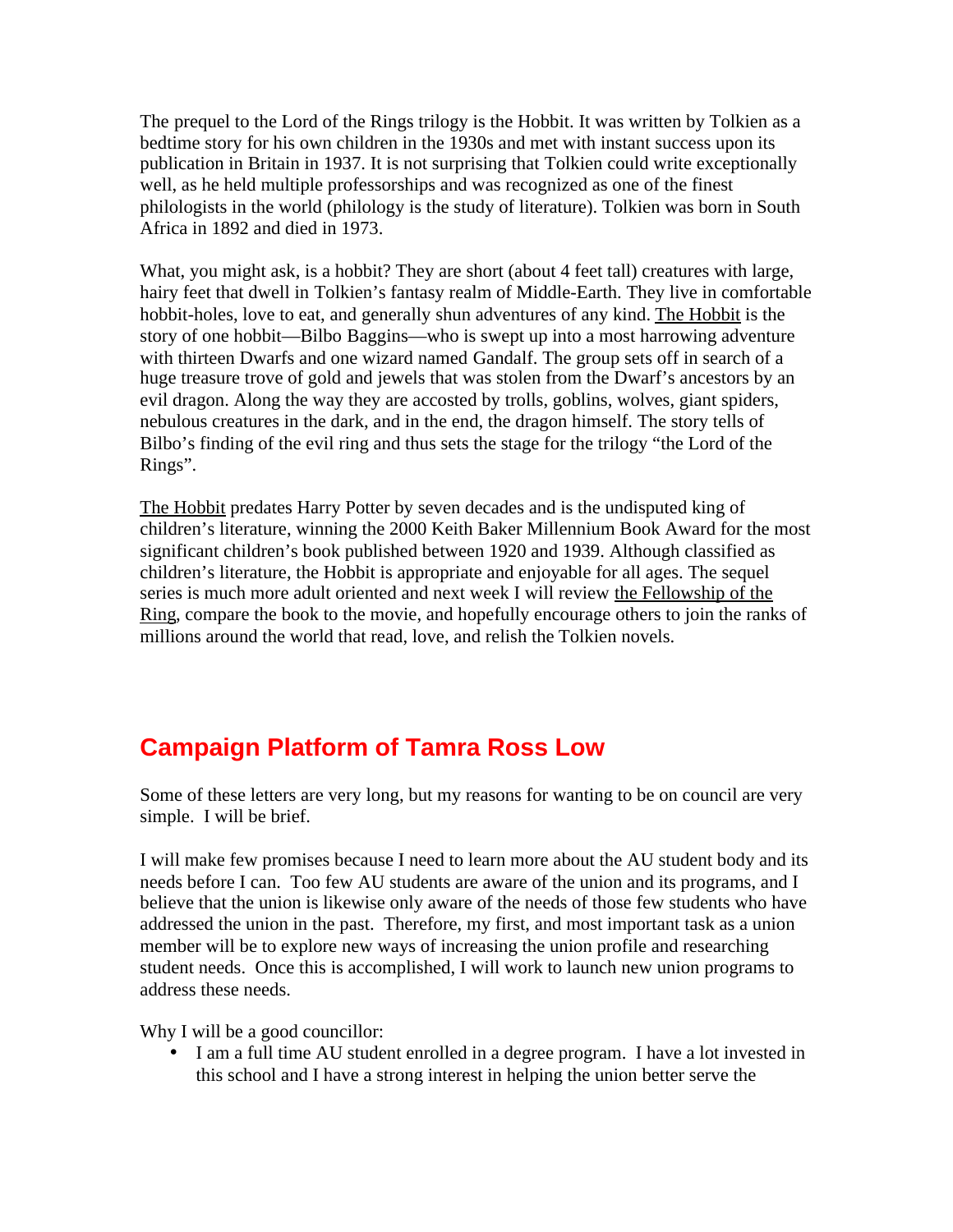student body. My commitment to AU is strong: I plan to continue with this school through a post-graduate degree.

- Like many AU students, I returned to school after a long absence, and have had to overcome many hurdles to get my education on track. I understand the unique challenges facing distance education and adult students.
- In addition to my home-studies, I work on a freelance basis, leaving me ample time to perform union duties.
- Through my work as a Voice columnist and a member of the Academic Committee I have worked to improve communication between students and will continue to do so.

My priorities:

- I believe that awareness of the student newspaper should be increased, both to reach a larger readership and to encourage new writers to become involved. The Voice is our best tool for improving student communication.
- I believe that the union's highest priority should be to learn more about AU students and how the union can best serve them.
- Students put a lot of money in to the union, and as much as possible should be given back. The computer bursary program is an excellent program for students in need, but more can be done.

My commitment to AU:

- I am in my third year at Athabasca. Previously I took high-school upgrading through distance education. I understand the challenges and benefits of distance education, and I have learned many strategies for success in this area.
- Earlier this year I wrote an article for the Voice in which I discussed my feelings about the isolation of distance education students. Through the process of writing this piece, I learned the value of the paper in addressing these feelings. I committed myself then to be a weekly columnist – a position which I have held since June, 2001.
- Through my Voice column I have investigated critical issues affecting AU students such as the threat that AU may lose its funding status with the Student's Finance Board (July 4, 2001), and the negative press distance education has received from some educators (November 7, 2001).
- I am a member of the Academic Committee of the AUSU, which is working toward implementing informal discussion pages and student evaluations for all courses on the AUSU server.

I look forward to serving you,

Tamra Ross Low [tamra@gmx.net](mailto:tamra@gmx.net) (feel free to write me with any questions).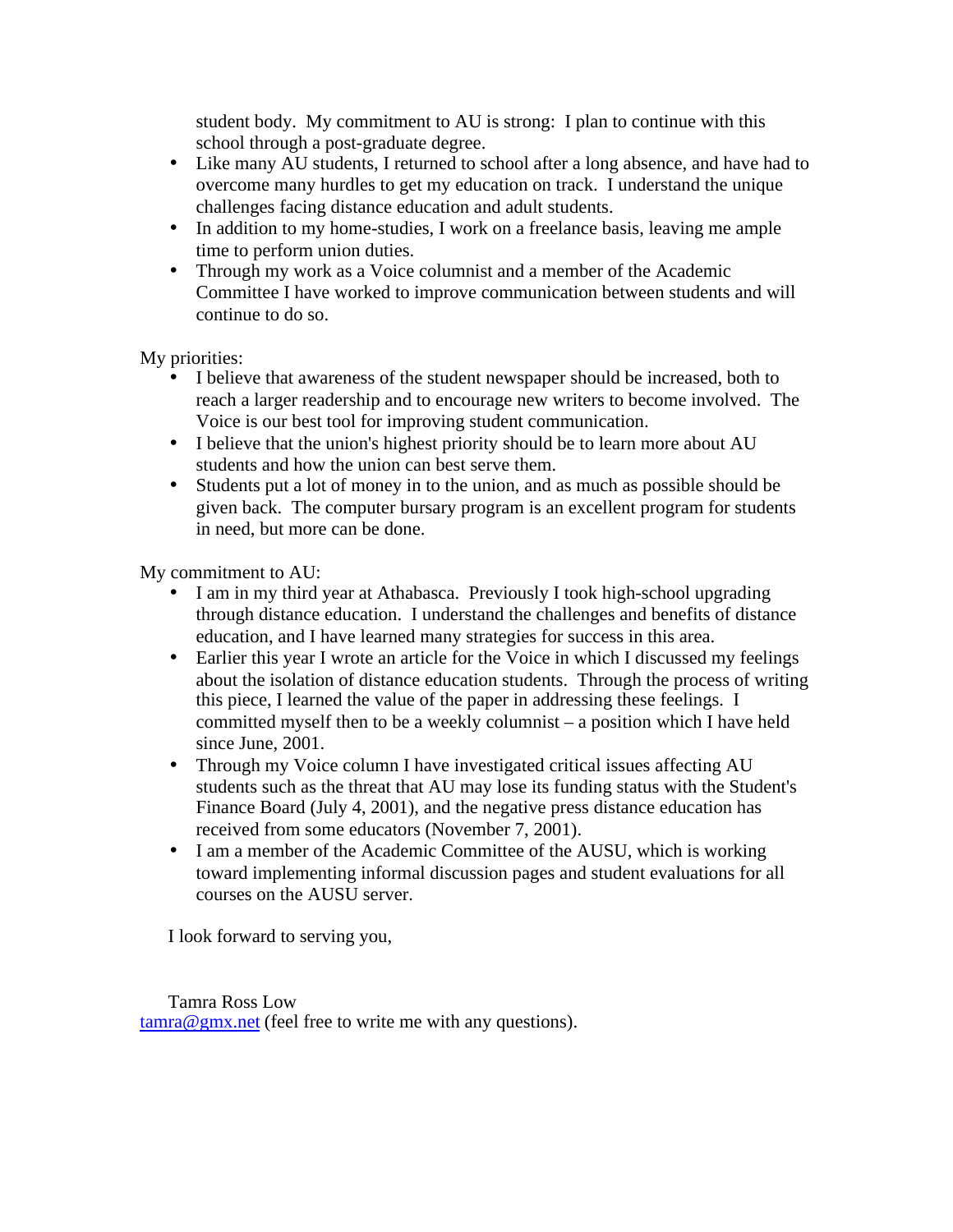# **Election Platform for Sandra Moore** Accessible & Accountable to You!

My name is Sandra Moore and I am running for a position in the upcoming Student Council Elections. I am a happily married mother of two, and I have sat on various school councils and committees as well as non-profit organization committees. I started at Athabasca University in June of this year working towards a Bachelor of Arts degree in Psychology and Humanities.

I will not rattle off a list of false promises to entice you to vote for me, the only promise I will make is to act on your behalf and be easily accessible and accountable to you if elected. An elected member should be easily approachable without making you feel intimidated or nervous; as well they should also be assertive enough to stand up for your rights and beliefs.

I feel the students of Athabasca University should demand more of an involvement in the running of Student Council. Plebiscite votes on major issues should be a consideration of Council instead of causing mass internal conflict among themselves. I also firmly believe the minutes from the Student Council Meetings should be published in the Voiceor even better, e-mailed to every student. We elect the Student Council to act on our behalf, keeping our ideals, beliefs and attitudes in mind, yet a vast majority of Athabasca students have no idea what they do or even where they meet. Possibly some student may not care, but I believe if the Student Council minutes were distributed to the students either through the Voice or through mass e-mail or snail mail, more students would be actively involved in speaking up because the information is more easily accessible. As an elected member of Student Council, you are an advocate for all the students of Athabasca University, and if elected that is exactly what I intend to be for you.

# **Election Platform of Darren L. Kereluk**

#### **Introduction**

Before I go into what I propose to do if I was elected to Council, I want to offer you a bit of a warning. If you are seeking somebody that is pleasant, knowledgeable, levelheaded and likely to tell you everything that you want to hear 100% of the time, then I am most certainly not your type of candidate. I would respectfully encourage you to move on and consider one of the other fine candidates running in this election. I am not a professional politician, nor am I much of a "people person". I make mistakes—plenty of them, as I am sure that one of my detractors will surely point out to you. One of the things that I can say that I am proud of is my almost compulsive need to work for both ideas and people that I believe in, such as distance education and my fellow students at AU. DON'T GET ME WRONG, I am far from being perfect or successful at this, much like my ACCT 253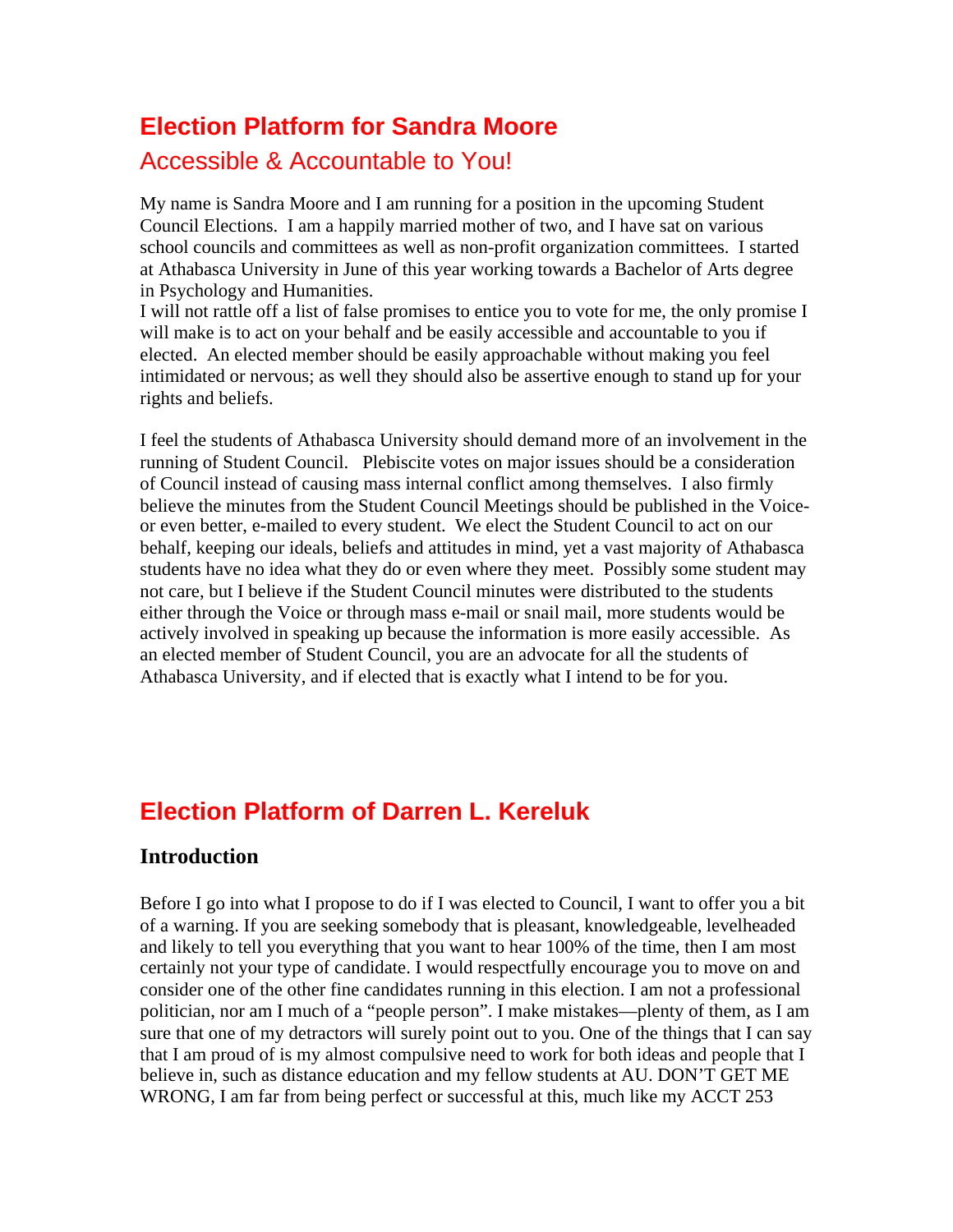final, my "average" in this is roughly 43%, but my heart, such as it is, is in the right place. If you've read this far, I would like to thank you and encourage you to keep on reading. If what I have written bores you, or makes you so frustrated that you can't read any more of it, I'd like to apologize for taking up your time. Frankly, I don't like to listen to politicians, amateur (like me) or otherwise, so I wouldn't blame you if you ran away screaming!

#### **Core Concept**

"Let he who is without sin throw the first stone" goes a phrase in the Bible. I must admit that I've thrown quite a number of stones in the past, a couple of which should have be thrown, but many of which should not have even been taken off of the ground. I've learned that being in this perpetual state of attack is not only unhealthy for me, but also for those with whom I have to work with, and for those who I am trying to help. Nothing is ever accomplished by being in a permanent state of war, nor by being incessantly insulting to people. My "core concept" for operating my campaign for election is that I will not engage in mudslinging of any kind no matter how many times I am accused of having pulled a "hissy fit", as one former colleague used to term it, called inept, bumbling, or even some names that I cannot write down here (use your imagination and pick one!) because of the wholesome family nature of *The Voice.*

#### **Me, and Why I am Running**

My name is Darren Kereluk. I live in Kamsack, Saskatchewan, a community of some 2100 souls that is located approximately 300 kilometres north east of Regina, or 440 kilometres north west of Winnipeg. I've been an AU student since September 1998 taking a Bachelor of Administration in Health Administration. In terms of my experience in student government, I was on AUSU Council and Executive from March 2000-March 2001 as Vice President-Student Academics and Services. While I am happy with having raised the profile of the Students' Union within AU Central, I am going to be brutally honest by saying that I was totally clueless about political intrigue and people skills, both of which had an adverse affect on the performance of my duties at the time. I have been on the Student Academic Appeals Committee since January 2000. I enjoy this work quite a lot because I get to have a direct and positive effect on people's academic careers.

Why am I running? I'd be lying to you if I said that power and honoraria hadn't crossed my mind. Well, they have, but I am not so delusional or corrupt as to view your Union dues as my own personal bank account. After all, it is the Athabasca University Students' Union, not the Darren Kereluk Students' Union. My duty, if elected, would be to see that YOUR interests are represented before the powers that be, not the other way around. I mean, if the Administration at AU wants to raise your tuition to the maximum allowable by law, I think that it is my responsibility, as well as that of my potential future colleagues, to try and see why such a measure is being considered, with a few to mitigating any ill effects of such an action. If doing such a thing means voting against a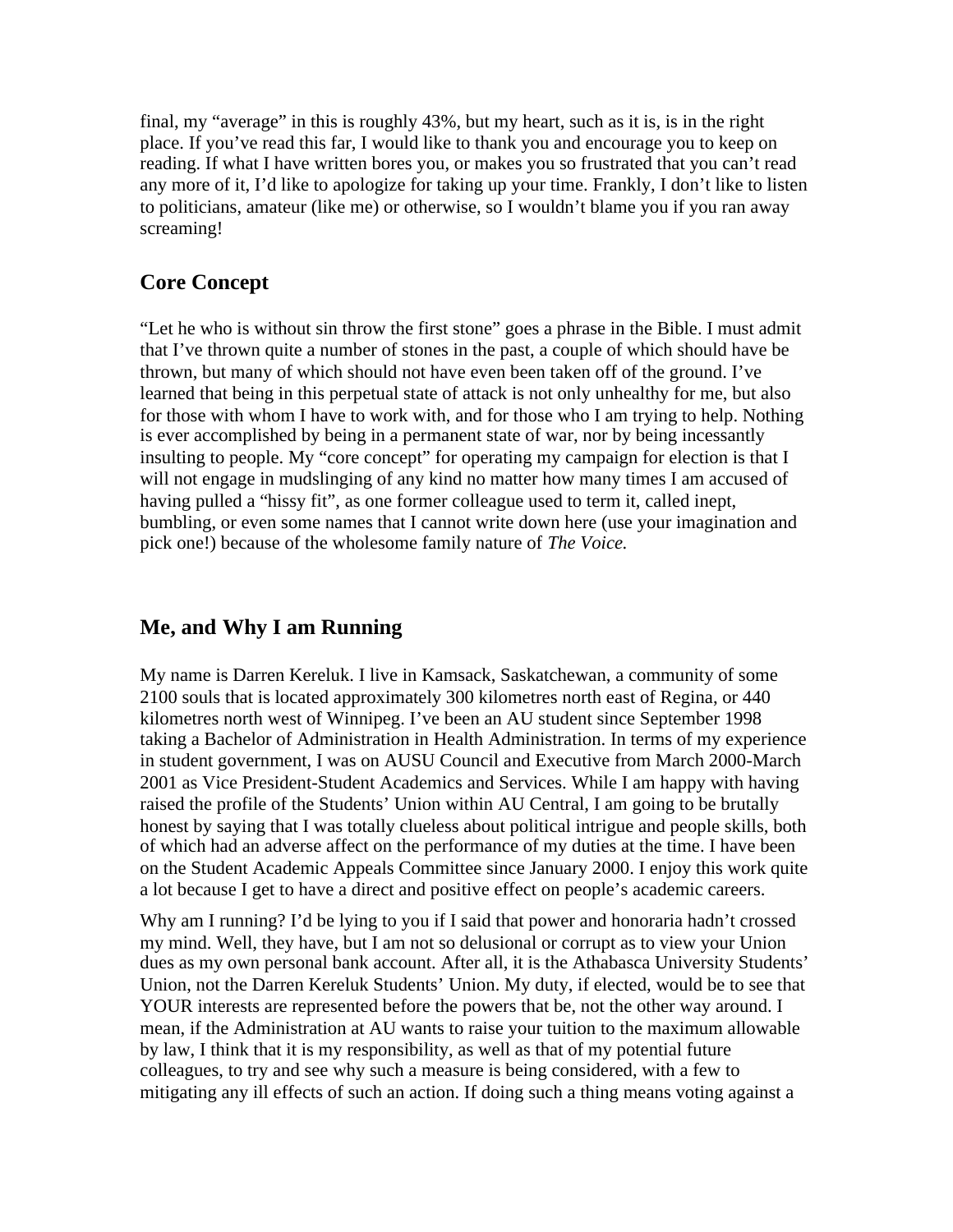pet project of AU administration, or voting against a "proposed" budget, then so be it. My raison d'etre in mentioning all of this is that my reason for running far exceeds any consideration of money and power.

#### **Promises, Promises and More Promises**

One of the things that I've noticed about politicians in general is the fact that so very few of them operate with any great degree of consistency. People that are served by elected bodies need to know that if they are made certain promises by their representatives that these promises will be carried out in a manner that is consistent as possible. If there is some reason why a promised undertaking cannot be made, then the public (in AUSU's case, the student membership) should be informed forthwith. My particular promise for this situation is to ensure that my fellow colleagues and I, as well as any other parties involved in a particular transaction, are all fully aware of the full legal, financial and moral implications of a promise before it is made at all. In other words, everybody has to be operating from the same playbook, with the understanding that if changes are to be made, that the people directly involved know what form a resolution of the problem will take. Additionally, the members of AUSU must be notified of major changes that are likely to affect them—after all, as AUSU students, we all have a right to know. If elected, I want this concept of contingent consistency to be codified in a Policy, so that everybody involved knows what his or her rights are, and so that AUSU members can be kept fully informed of these changes as they happen.

There are some ongoing problems with the Bylaws of the AUSU. While some interesting and constructive changes have been to the version that is currently floating about, no mention has been made about direct election of the Executive, nor why there needs to be three Vice Presidents. Executive members in the current Council, with the exception of the President are "Acting" positions created by Council versus being legislatively sanctioned ones according to the Bylaws of 1996. If the 1996 ones that are to be followed, both for current operations and the 2002 elections, then the only people who legitimately could claim to have any legitimate claim to their positions as Executives are the President, Vice President (currently Vice President Academic) and the Secretary-Treasurer (currently operating as the Vice President of Finance and Administration). I have not come across anybody else that is on the Executive is there under the authority of any of the Bylaws of 1996. Such people are entitled, though, to any honoraria for extra duties that are authorized by a resolution of Council. These good people are not to blame for these problems, because the Bylaws which they (and earlier, I) were left with were a disaster. Bylaw revisions are very hard to do owing to the complexity of issues and number of people that are affected. Because of the rather dispersed nature of AUSU's membership, more people need to get involved in order to bring about a proper semblance of legality and clarity to the Bylaws. I propose the establishment of a special Bylaw Committee of AUSU whose mandate shall be to solicit public input into Bylaw revisions, and then report to Council with their recommendations. Ideally, Council will have approved the revisions and any modifications to them by the beginning of June, with an Annual General Meeting of the membership to be held in mid July. The AUSU's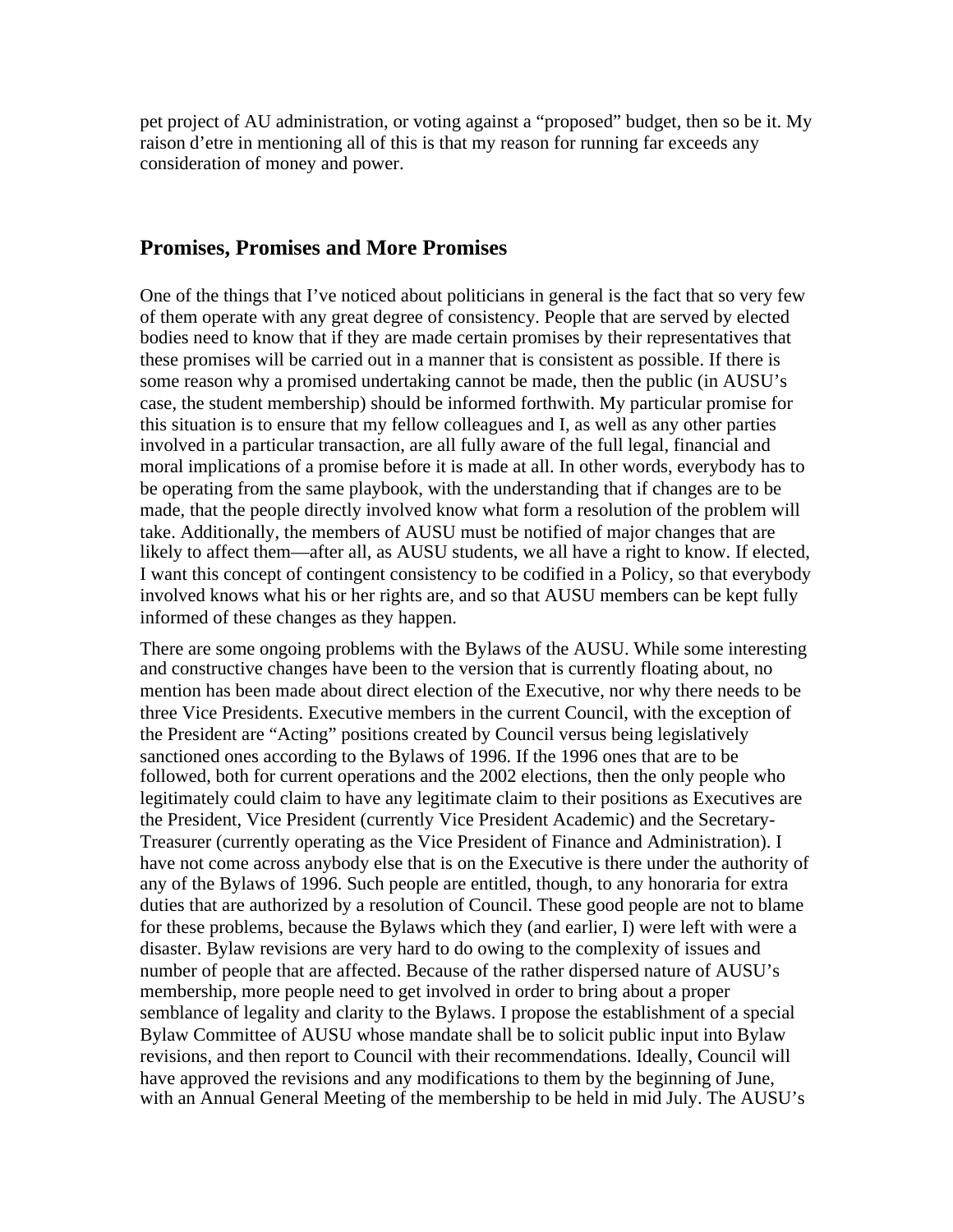legal counsel would then do a final review of the draft 2002 Bylaws and forward them to Alberta Registries for approval before the end of summer. The problem is that the longer AUSU, Council and Executive gets bogged down in procedures, definitions and clarifications, the less time that they all have to get out and meet with as many of you as possible to find out what your concerns are. It's very well and good to rely on the *Voice* and the AUSU website to provide day-to-day information and elicit your comments on it, but students occasionally need to see their representatives out amongst them in order to feel the pulse of student thoughts.

With regard to putting AU and AUSU in the hearts and mind of people within Premier Klein's cabinet, this is something that has to be undertaken with the greatest dispatch, keeping in mind that this is not the sum total of the equation. The Council of Alberta University Students (CAUS) is a nice touch in terms of basic representation of AU students to Alberta Learning, but should your funds be used to equally fund projects for which you do not receive equal benefit? This is something that I want the next Council to consider. Based on recent figures, less than half (47%) of AU's undergraduate students currently live in Alberta, so the focus of the new AUSU Council needs to be increasing pressure on the governments in which the other 53% of the student population lives in order to ensure that AU's funding base is much more broader than the Government of Alberta and student fees. The pressure is on student fees right now, as I am sure that you all will agree. If elected, I would like to see an external affairs committee established with representatives of the student body selected to lobby their governments on a day-today basis to help fund "their" students at AU. My "selling point" for AU would be is that it is much more cost efficient to "buy" the AU model than to build additional facilities and pay the associated overhead costs for them. If other provinces begin to fund their students in a more direct manner, this would free some of the pressure on the already strained budgets of AU students. I would also like to see that all governments, including the one in Ottawa, modify their student aid programmes to reflect the 6-month contracts that are in place at AU in order to give our students a better chance to finish their coursework properly, without worrying about meeting a 4-month deadline. Keep in mind that AU students are rather unique in that they are often juggling careers, families and school responsibilities at the same time. When I explain the idea of computer multitasking to people, I always point to the average AU student as a "real life" example of this concept. This is a topic that I approached the University on in the past, and it is something that I would want to do the same in the future if I was elected.

The last plank of my "basic election platform" is for AUSU to reach beyond Alberta's borders to the rest of Canada to show our fellow students that their students' union cares about them and wants to hear what they have to say. It is only logical to make some attempt at reaching out to out of province students, since they compose more than half of the student body. While I am not suggesting in the least that AUSU cease sponsoring social events in Edmonton and Calgary, it must begin to hold these types of events in places where there is a sizable AU student population. This does not mean, of course, that I am suggesting that Council hop on the plane and visit every last community in Canada. It does mean that when Council is holding a retreat, it should consider planning it for a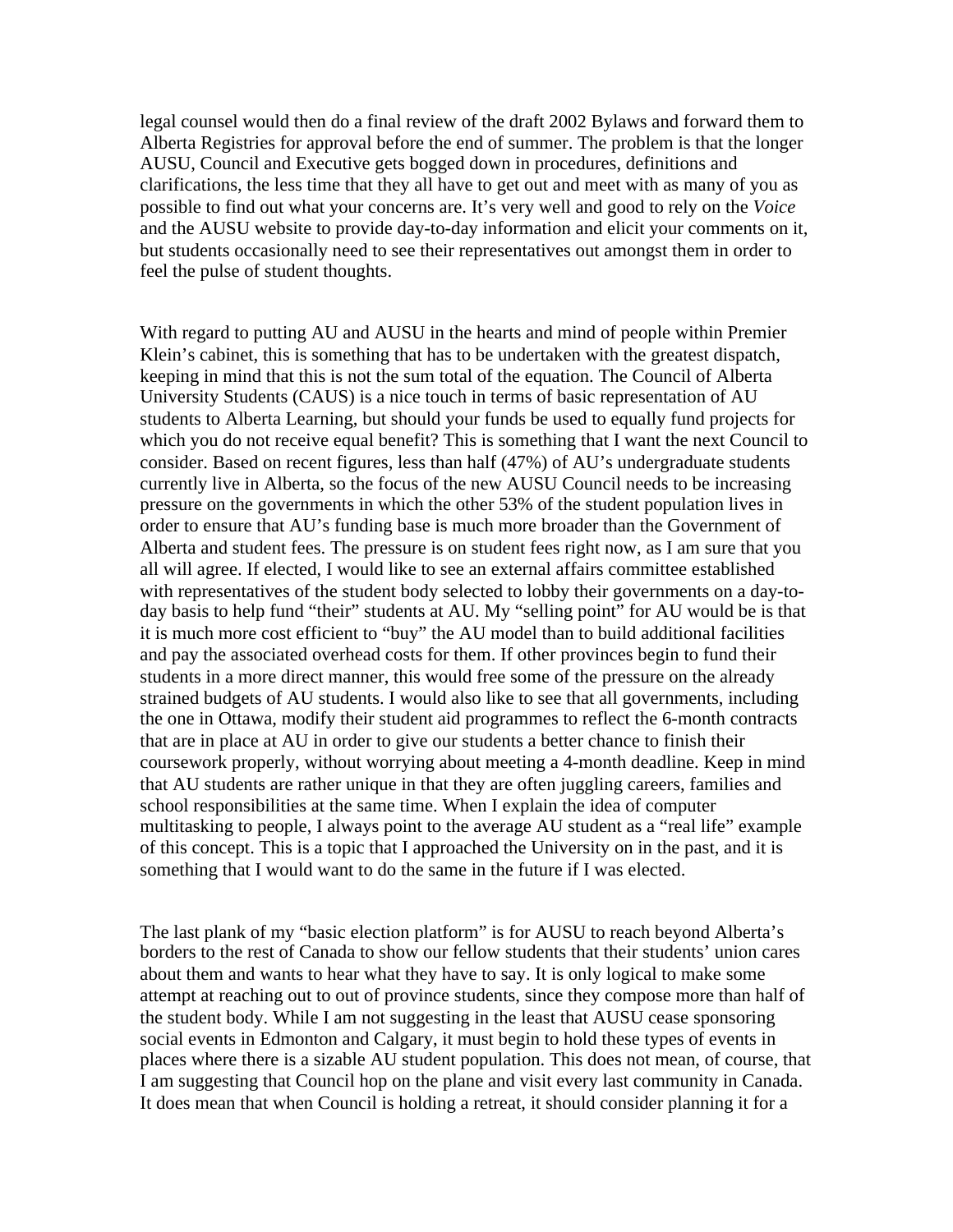place where there is a significant number of AU students, such as in Vancouver or Toronto. For example, it means that if I was elected, that I would need to get more involved in promoting AUSU within Saskatchewan. I travel a lot through the province as it is, so making time to meet with my fellow Saskatchewan AU students to discuss their University experience and their students' union at no cost to the AUSU treasury for travelling, since I would have been making the trip regardless.

#### **Conclusion**

My dear friends (now I am really starting to sound like a politician!), I've done like many other politicians that have come before me, and probably after me, and wrote a lot but told you nothing. I am very imperfect. Like other politicians, I have glossed over most of the major issues that need to be discussed in the name of brevity. I am very imperfect. I will have my full platform available to discuss with you by the time that this article is published. If you have any questions for me, or wish to find out more what I am about, I welcome your emails at  $d$ lk  $2002$  ausu@yahoo.ca I am very imperfect. If you aren't too wild for me as one of your representatives on AUSU Council, but would like to talk with me about my close personal friends Bipolar Disorder II (ultradian rapid cycling type) and Attention Deficit Hyperactivity Disorder (primarily inattentive type) please feel free to drop me a line about these subjects as well. By the way, keep in mind that I am very imperfect.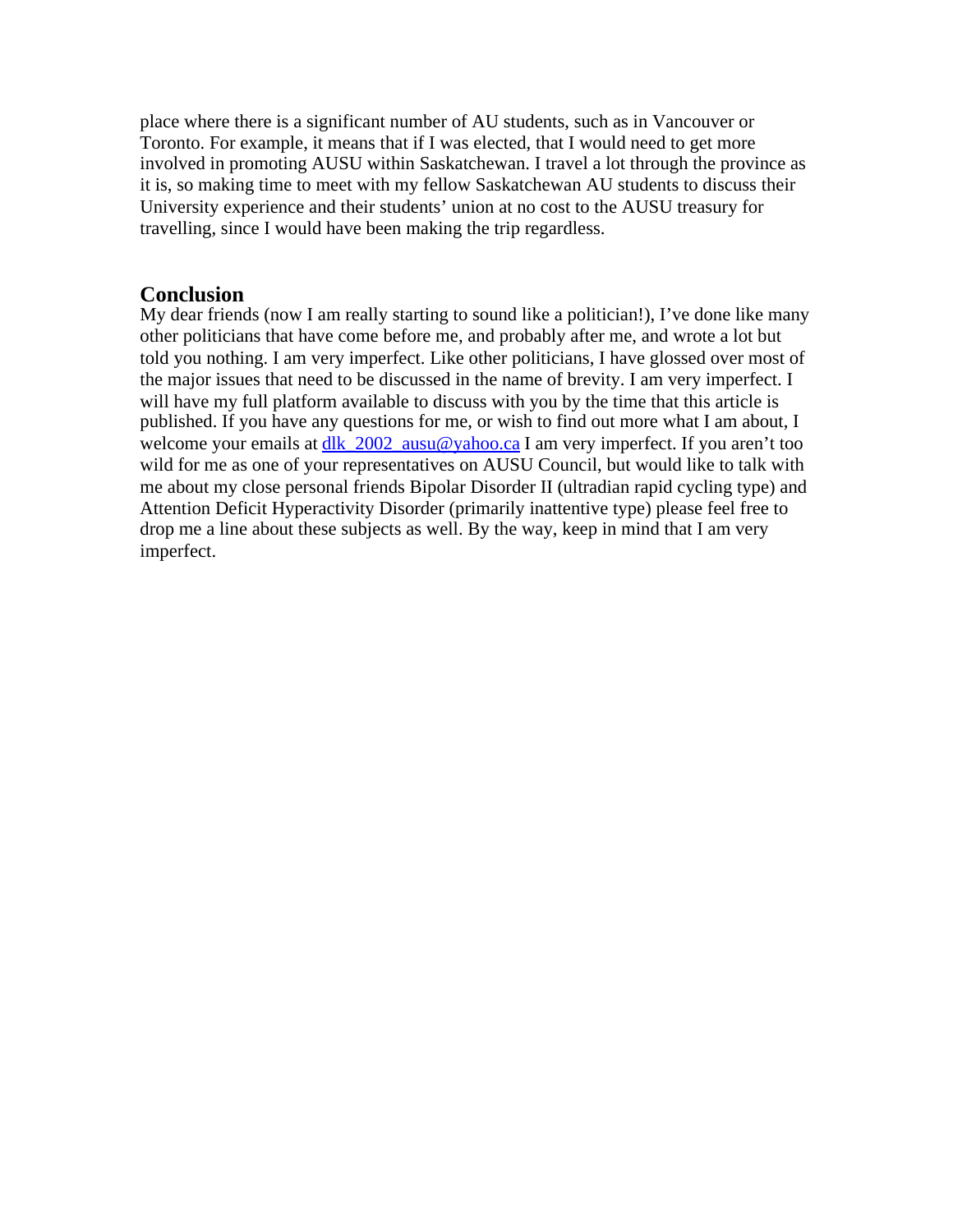# **AUSU Job Posting Chief Returning Officer**

**The Athabasca University Students' Union represents AU students and their interests. The Union strives for a fair and accessible election process for members to the Students' Council. To this end, AUSU is seeking a student to fulfil the role of Chief Returning Officer for the year 2002 AUSU General Election.**

#### **Position Duties and Responsibilities**

The CRO's responsibilities, as outlined in AUSU policy, include arranging for a secure post office box, receiving, collecting and maintaining ballots in a secure location, overseeing counting of ballots with two (2) Scrutineers March 16, 2002, notifying candidates of results and conducting the appeal process as required.

The CRO reports to the General Manager of AUSU and AUSU Students' Council.

#### **Selection Criteria**

- Applicants must be currently registered as an AU student.
- Applicants must be bondable.
- Applicants must have strong organizational and logistical abilities.
- Applicants must be able to analyze and apply policy to ensure a fair election process.
- Candidates in the 2002 AUSU General Election are ineligible for this competition.
- Candidates must be able to operate out of the AUSU head office, located in Edmonton, AB.

| <b>Remuneration</b> | \$500 stipend |
|---------------------|---------------|
|---------------------|---------------|

#### **Application Deadline** Wednesday, Jan. 12, 2002

**Apply to** the AUSU office at #306 North Tower, Seventh St. Plaza, 10030- 107 St., Edmonton, AB T5J-3E4 ph. (780) 497-3413 or toll free (800) 788 9041 ext. 3413 or e-mail [clynch@ausu.org](mailto:clynch@ausu.org)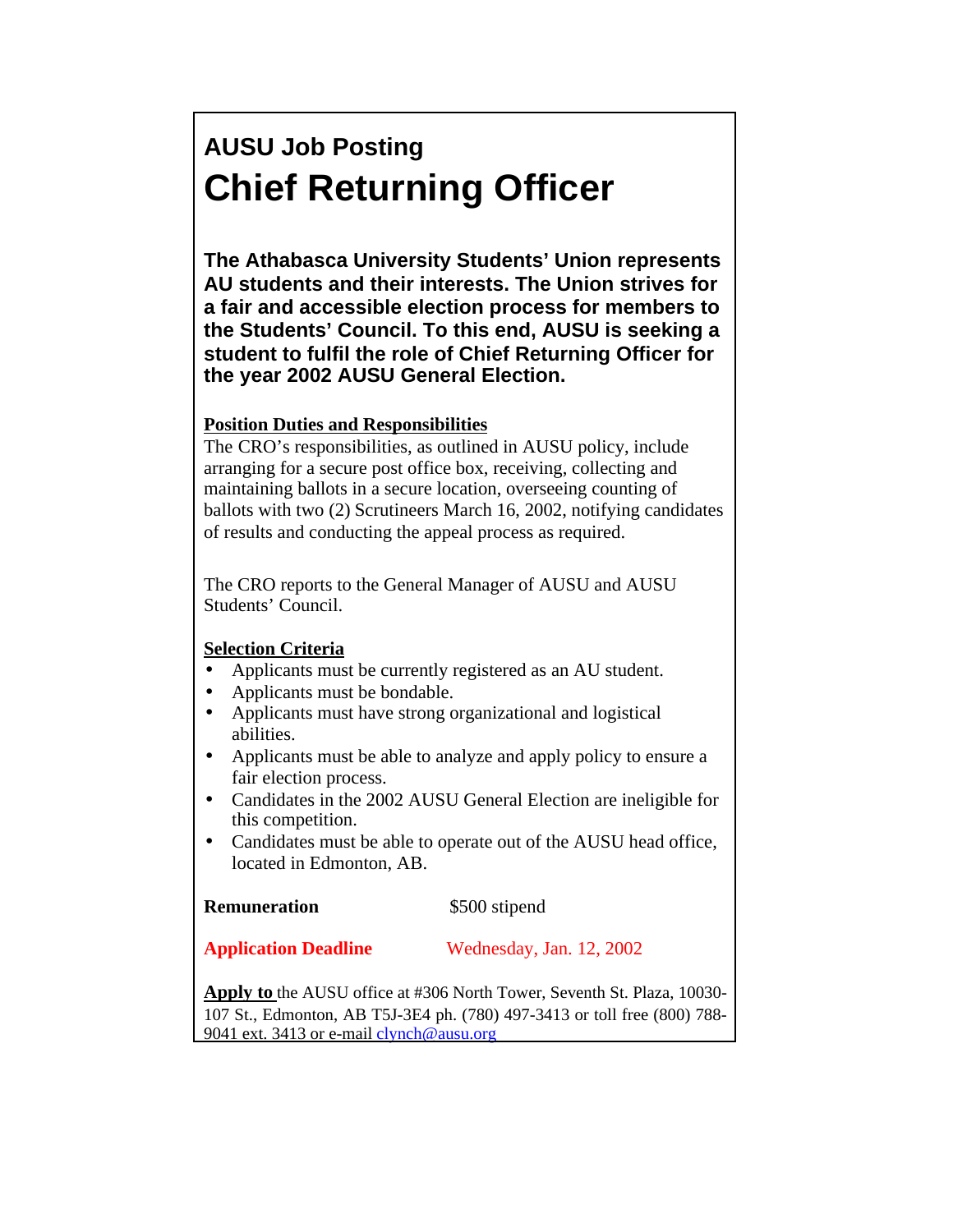## **ENLIGHTENING INFORMATION**



#### **What do Aboriginal People Want? with James Guest & and Anna Marie Sewell**

Join us for a lunch hour conversation on Aboriginal issues - let's tune in to

what two distinguished Edmontonians have to say about the

ongoing and often tense relationship between Aboriginal people and mainstream society.

James Guest is a Metis and originally from Manitoba. Currently the Director of the Indigenous Law Program and an Assistant Professor teaching constitutional law at the University of Alberta, Mr. Guest is a graduate from the University of Manitoba & Harvard. He's also editing a book on Aboriginal Rights.

Anna Marie Sewell is a poet / writer, actor, playwright, a cultural worker, and founder of BigSky Theatre. She is Polish, Anishnabe and Mi'gmaq by heritage, and legally both a Canadian citizen and a member of the Listuguj Mi'gmaq First Nation.

January 10th, 2002 / Noon - 1:00 p.m. Expressionz Caf $\tilde{A}$ ©, 9142 - 118 Avenue Infoline: 474-6058 / Admission is free

A presentation of: The Community Networks Group (c) 6819 - 119 Avenue, Edmonton (Canada) T5B 4L9 Tel/Fax: (780) 474-6058 / Pager: (780) 419-7654

### **Big Alberta Sky – Pictures of Home**

This exhibition of photography curated by Calgary artist Wendi Jenkins, presents the work of 3 locally based photographers representing a wide spectrum of photographic practice. Bradford Uphill, who holds a BFA from the Alberta College of Art and Design, approaches the medium from a largely conceptual standpoint. Todd Korol has worked in advertising for a diverse clientele, with his work appearing in many national and international publications from Time and MacLean's to National Geographic and Saturday Night Magazine. Mike Drew's career has roots in journalism – he is currently a columnist and photographer with the Calgary Sun.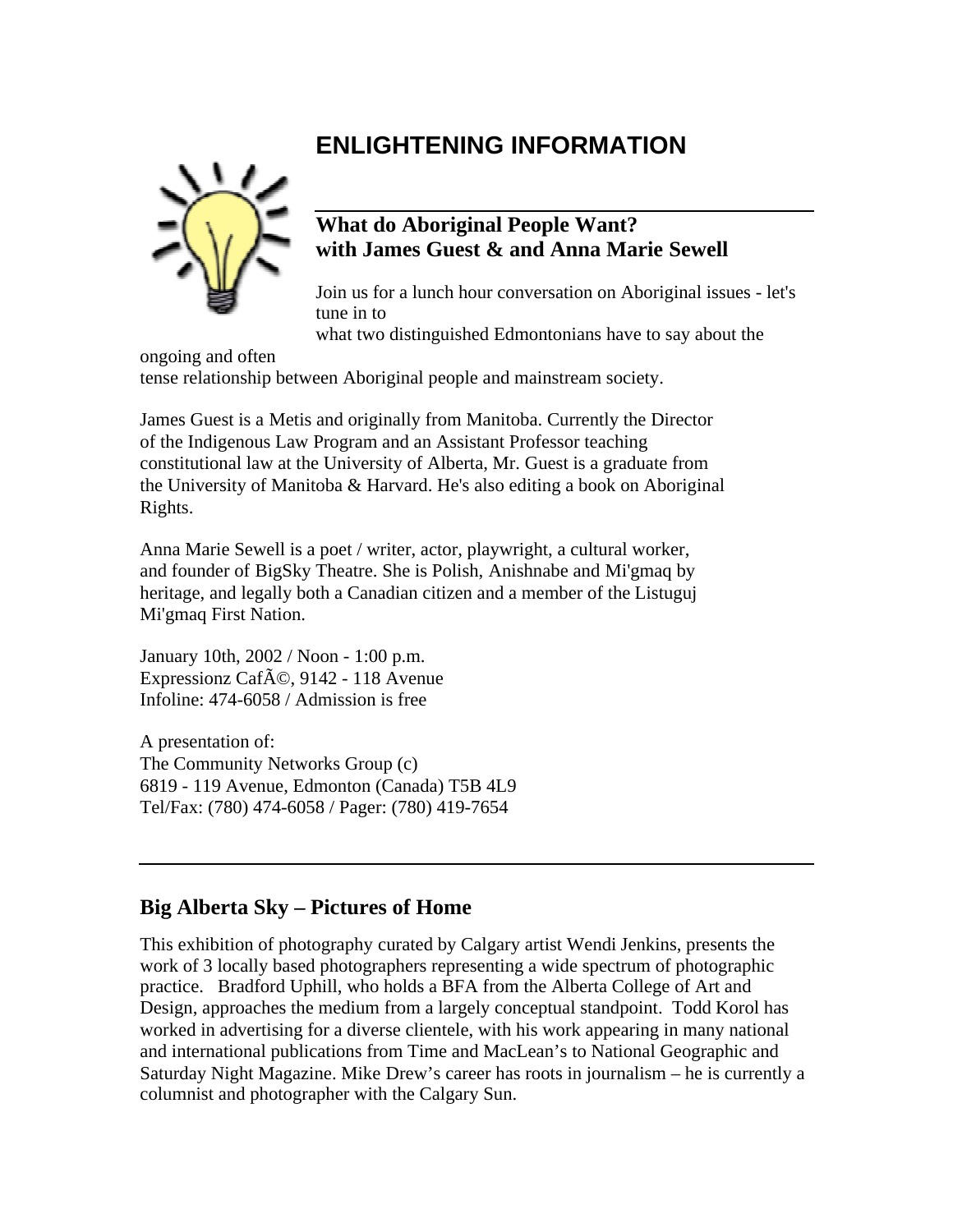In this show, these artists explore notions of home as located in the landscape and country life of this province. Drew and Korol present iconic and distorted views of the hero of the modern west – the cowboy, while Uphill extends and fragments the rural landscape. These diverse "pictures of home" encourage the viewer to consider the photographer as the true lens of the camera.

On view

At

#### **The Untitled Arts Society Gallery**

At  $319 - 10^{th}$  Avenue SW -  $4^{th}$  Floor

### **January 6th to January 26th, 2002**

**Gallery hours**: Friday and Saturday, Noon to 5pm

Otherwise, Viewing by Appointment

### **Opening Reception (artists in attendance) Thursday, January 10th, 8 pm**

Everyone Welcome. Enter at door in back alley.

#### **For More Information or Viewing by appointment, Contact the curator at 714-7186 or Untitled Art Society at 262-7911 (please leave a message).**

#### **UNTITLED ART SOCIETY ANNOUNCEMENT**

Up coming shows in the Main Gallery

"Pieces of a Picture" By Ryan Hamilton and Tanya Mastrobuono Untitled Arts Society +15 Window 225 - 8th Ave. SE (West end of Performing Arts Centre corridors, 2nd Floor) On view from December 1st, 2001 to January 31st, 2002

This collaborative show presents a whimsical series of collages by Ryan Hamilton and Tanya Mastrobuono, the former a University of Calgary Fine Arts graduate, and the latter, soon to be.